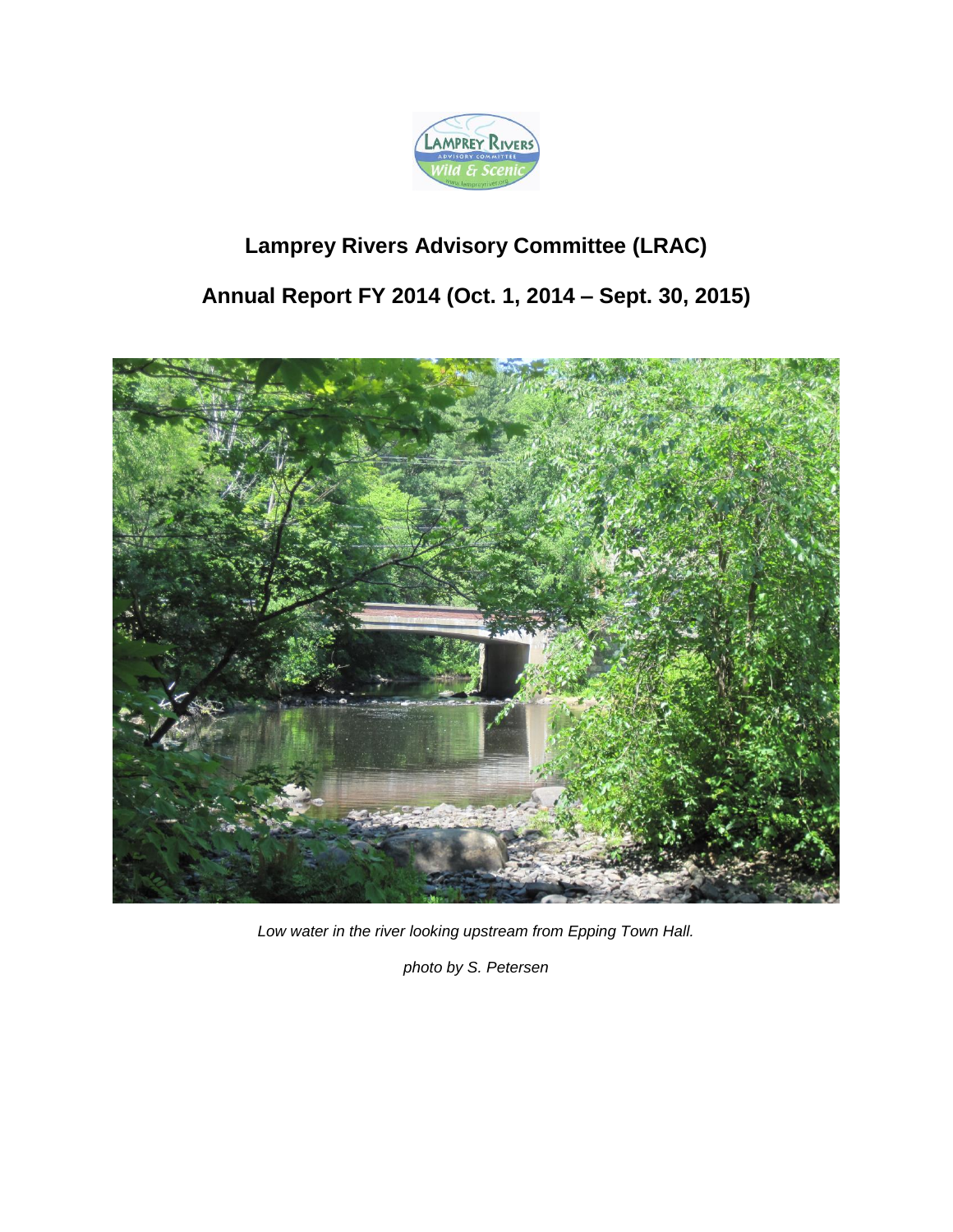The Lamprey River is one of two rivers in New Hampshire Rivers Management and Protection Program (NHRMPP) that was chosen by the legislature in 2002 for a pilot instream flow management program. The goals of the pilot program were to develop a methodology to define and implement protected instream flows on "designated" rivers in New Hampshire and to meet clean water standards that are at least Class B "fishable and swimmable." Each river was thoroughly studied and compared with similar rivers that have instream flow management plans elsewhere. In the Lamprey, the water management plan is crafted to mimic natural flows so that certain sensitive fish species can meet their basic needs during periods of drought. By protecting these fish, other species and other uses of the river are also protected. The plan has three mechanisms to ensure adequate water: instituting voluntary water conservation measures enacted by towns, regulating the amount of water that major water users can extract from the river, and managing releases of water at specified dams.

Despite record-breaking snowfall during the winter, the spring of 2015 was dry, summer was dry, and fall arrived with very low flows. Based on a complicated process of determining what flows are natural and what flows are abnormal, active management was enacted twice during 2015. For two 48 hour periods, water was released from Pawtuckaway Lake to provide the river with a relief pulse that mimicked a good rainfall. These releases helped to prevent fish from being dangerously stressed and resulted in a slight lowering, less than 1 inch**,** of Pawtuckaway Lake.

In addition to the protection of certain sensitive fish species, the instream flow management plan is numerically based and river-specific to ensure that water is available for people in times of drought, that major water users develop alternative supplies for low flows, and integrates the management of lakes and rivers to maintain good water supply and water purity.

#### The Report of the Instream Flow Pilot Program is available for review at

<http://des.nh.gov/organization/divisions/water/wmb/rivers/instream/report.htm> and at the Durham Public Library. Now that the test period for the plan is over, the legislature will begin the process of determining the future of the instream flow management program. Under current law, all rivers in the New Hampshire Rivers Management and Protection Program are required to have instream flow protection. The official end to the pilot program raises many questions for the future: Will the other designated rivers have management plans developed as is required by RSA 483:9-c? What process will determine which river(s) will be priorities? How will the program be funded? Will the recommendations brought forth by the pilot process be enacted for the Lamprey? Time will tell, but these issues and new ones warrant careful observation.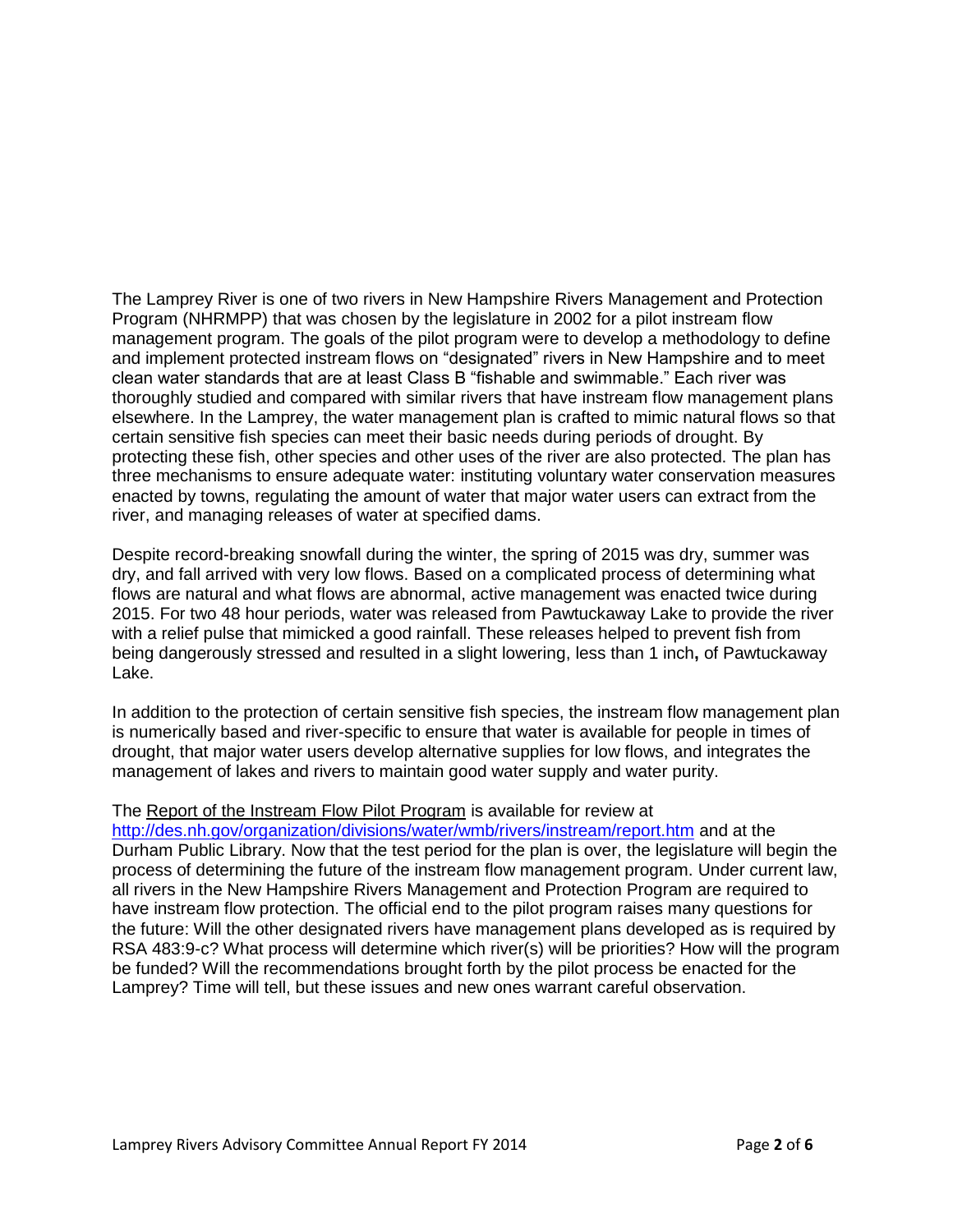

**LRAC Accomplishments:** The LRAC had another busy and productive year. Representatives from most of the fourteen towns in the Lamprey River watershed worked hard to implement the comprehensive rivers management plan with help from towns, planning commissions, land protection organizations, wildlife professionals, and citizens. The final plan was approved on Sept. 26, 2013 and is available at town offices and on [www.lampreyriver.org.](www.lampreyriver.org)

# **Land Protection:**

- Working with partners such as the Southeast Land Trust, the Natural Resource Conservation Service, The Nature Conservancy, town conservation commissions, and others, the Wild and Scenic Subcommittee continued to provide expertise toward protecting ecologically significant land along the river. The total protected since 1999 is 2803 acres and 9.98 miles of river frontage. In addition, 179.46 acres were protected in late September and another 81 acres for the same project will be added in early 2016. For every \$3 of LRAC money spent, an additional \$7 was leveraged from other sources.
- Because the infusion of new land protection money is difficult to secure, the land protection team began work on recognizing protective efforts by landowners that improve soils and water in and along the rivers.

# **Education and Outreach:**

- The committee's website, [www.lampreyriver.org,](http://www.lampreyriver.org/) continued to be a public clearing house of Lamprey River information and resources.
- LRAC displays at town fairs and events at libraries invited local folks to learn about the river and gave them a chance to share concerns.
- In April, the workgroup partnered with New Hampshire Fish and Game to educate the public about river herring at the "Herring Aid" event at the McCallen Dam in Newmarket. Children and adults helped to count the fish and escort them from the fish ladder holding tank to the river where they were released. Participants also had the opportunity to see and learn about American eels and lampreys.
- For the sixth year, the Wild and Scenic Subcommittee funded small grants up to \$5000 each for creative and worthwhile projects. The Town of Lee used its Small Grant to eradicate invasive Japanese knotweed at the town's Rothwell conservation property on Route 152. The Lamprey River Watershed Association was awarded three Small Grants: 1. Coordinating a stream-side litter clean-up day in four Lamprey River towns; 2. Helping Newmarket and Epping explore potential stormwater pilot projects to help keep untreated stormwater from going directly to the Lamprey; 3. Documenting the process of mapping large woody obstacles and exploring the potential of relocating some of that wood to improve canoe passage between the Route 87 bridge in Epping and the Wadleigh Falls area in Lee.
- Four fourth grade classes from Mast Way School in Lee made extensive use of The Lamprey River Curriculum, culminating in a field trip to Mary Blair Park where they performed water quality tests, studied aquatic invertebrates, took the history tour, and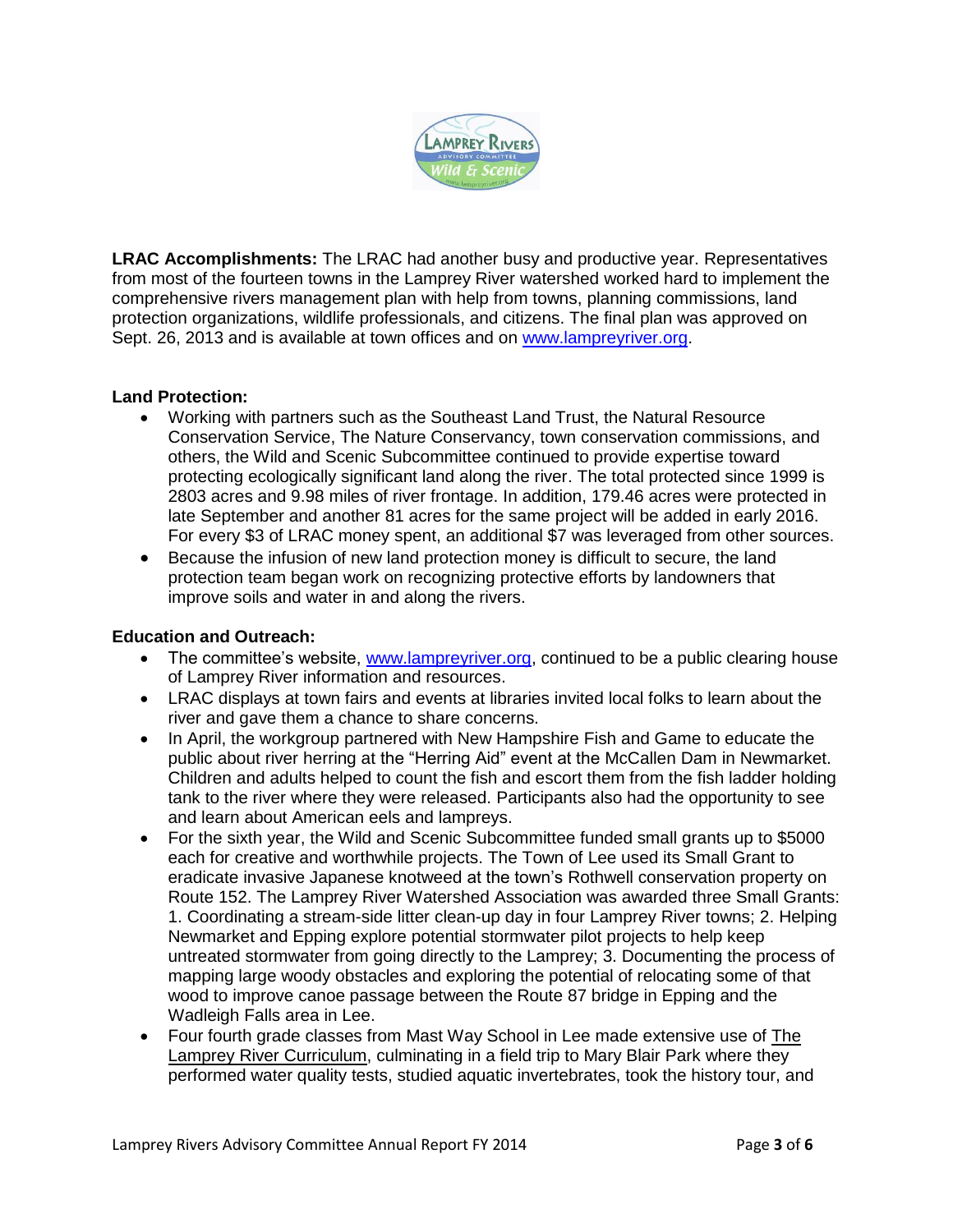learned about the risks of building in a floodplain. Teachers and parents from Epping and Raymond joined in to help expand the program to those towns.

 A summer recreational series, "Hike It, Bike It, Like It" offered guided tours of three of the Lamprey's key historical and natural areas. The outreach group will work with town recreation and historic commissions in 2016 to make the program more accessible to the larger public.

#### **Wildlife and Ecology:**

- The McCallen Dam fish ladder passed nearly 70,000 river herring this spring and the Wiswall fish ladder passed 14,800. The next obstacle to full access is Wadleigh Falls in Lee. Despite significant effort at the state level, privately-owned Wadleigh Falls will remain an impassable obstacle to fish passage for the foreseeable future.
- As a follow-up to two previous studies on endangered brook floater mussels and other rare mussels, a final report was prepared. Data show that once-abundant brook floaters are critically imperiled and extirpation seems likely. No new adults were found and no juveniles were encountered. The cause of the decline appears to be burial from flooding events, but acidic conditions or unsuitable water quality have not been ruled out.
- Based on recommendations in a tributary fish survey from 2011, research was commissioned to study which culverts pose the greatest problems for fish migration. Results will serve as a starting point for partnerships with towns to address the problems.

#### **Recreation:**

- Paddling on the Lamprey is a key activity for many. Certain stretches are not navigable due to downed trees and other large woody material. The committee continued to partner with the Lamprey River Watershed Association and representatives from paddling and fish conservation groups to study the feasibility of relocating some of the material to improve passage and reduce the need to portage over sometimes steep slopes. The topic is complicated and often controversial. Care must be taken before any changes are made.
- The committee designed, funded, and installed a permanent sign for the Lee Public Canoe Launch on Route 152. The committee donated the land to the Town of Lee in 2008 and paid for the construction of the granite launch area in 2011.
- The Wild and Scenic Subcommittee was awarded a \$6000 grant from the National Park Service's "Call to Action" centennial program. The grant was used to study the feasibility of creating a continuous walking path from Mary Blair Park in Epping to the Lubberland Creek Preserve in Newmarket. One map was produced to show the overall projected path and nine detailed maps representing the various segments supported the overall vision. Some sections will take a concerted effort to reach fruition, but other segments can be realized in the near future. The recreation group will be working with conservation commissions and recreations departments to start the process. The final report and maps are available at [http://www.lampreyriver.org/recreation-walking-trail-feasibility](http://www.lampreyriver.org/recreation-walking-trail-feasibility-study)[study.](http://www.lampreyriver.org/recreation-walking-trail-feasibility-study)

#### **Water Quality and Quantity:**

 LRAC has long supported the volunteer monitoring efforts of the Lamprey River Watershed Association to test and report water quality data and that tradition was continued in 2015. With severe reductions in state support for water quality monitoring,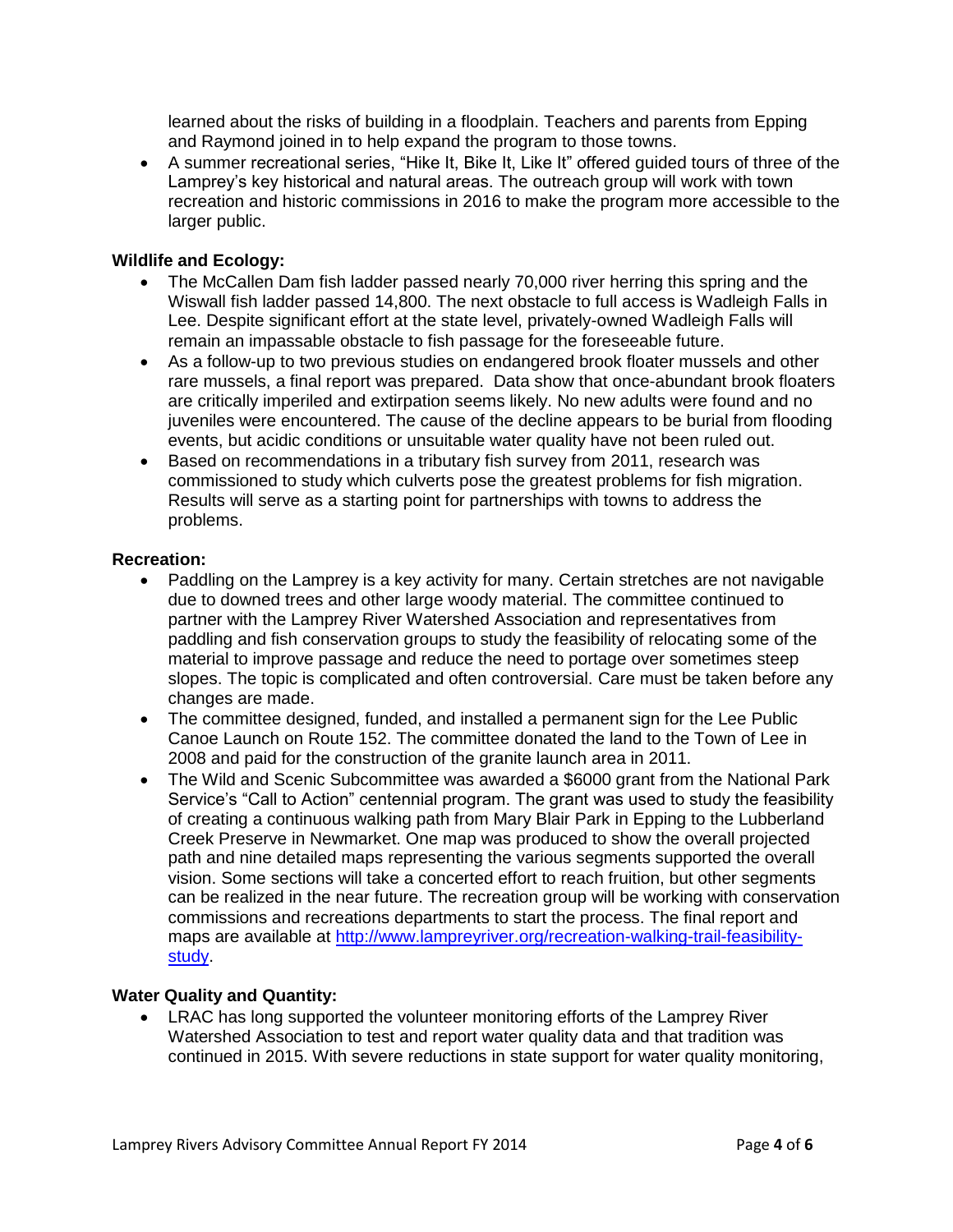Wild and Scenic Subcommittee funding ensured that years of data were not interrupted by cuts to the state program.

• The water quality workgroup continued to collate years of data from multiple sources with the goal of making these data more accessible and understandable.

### **Project Review:**

- The project review workgroup commented on seventeen projects that were submitted to the state for environmental permits.
- Several complaints or concerns about activities along the river were investigated. When appropriate, the committee notified NHDES and requested follow-up.

**Plans for 2016 and Issues to Watch:** The full committee will continue its main duties to work on issues identified in the 2013 Lamprey Rivers Management Plan and review projects proposed for the quarter mile corridor around the designated rivers. The LRAC will continue to support research, volunteer water quality monitoring, and outreach efforts. Changes at NHDES with the rivers and lakes management and protection programs might result in a more watershed-based approach to protecting designated waterways and water bodies. The legislature will be reviewing results from the pilot instream flow management programs and determining the future of the program for the Lamprey and other designated rivers.

Respectfully submitted,

Toth Swas

Richard Snow, chair